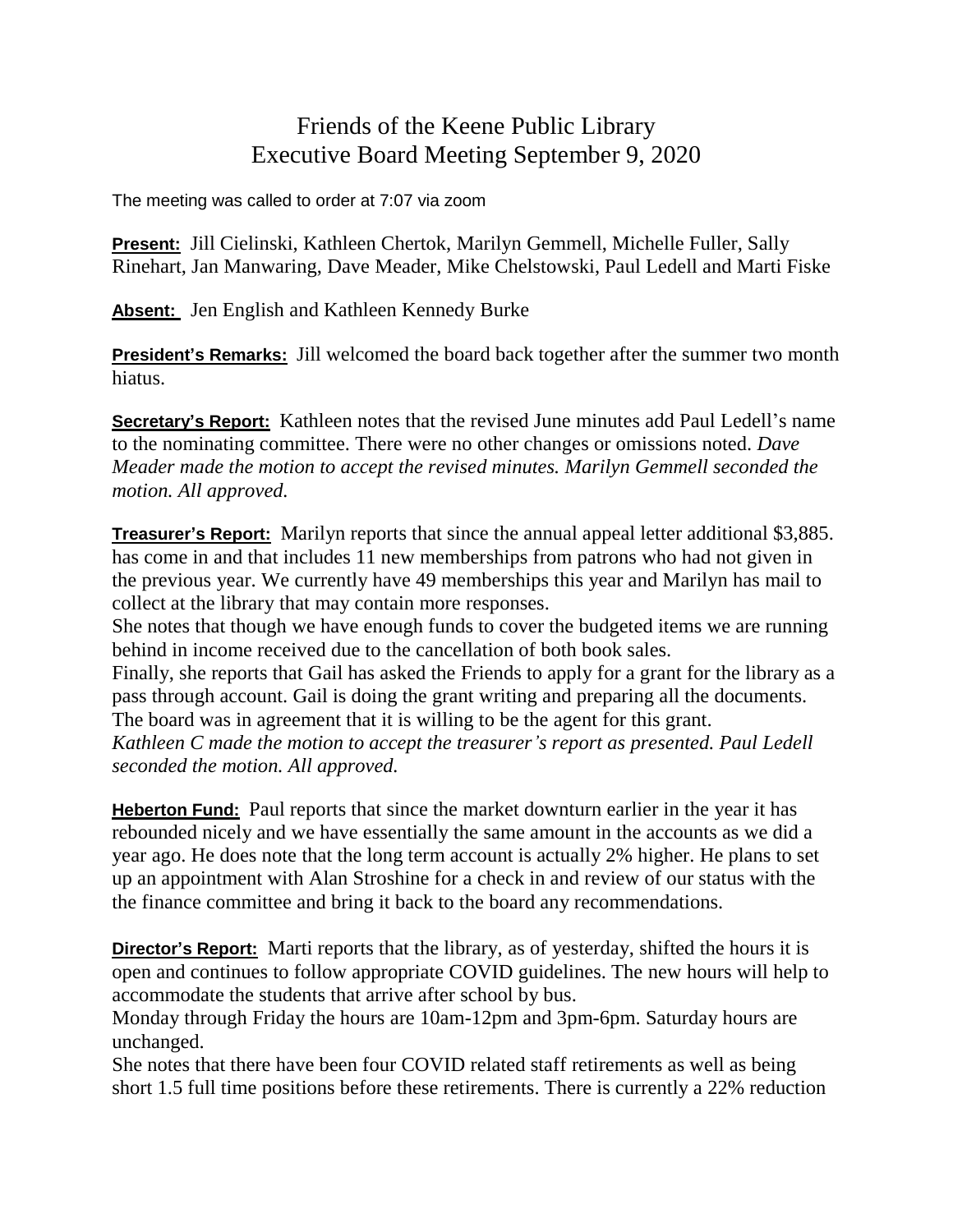in the amount of staff from what it should be. The new hours will help with staffing needs for the various shifts. Currently the highest number of patrons at one time in the library has been 29 and the library has capped occupancy at a max of 60 at one time to meet appropriate COVID measures.

She goes on to report that Gail will do a trial outdoor story hour in the Courtyard on Saturday with limited participation and registration required. Also the Maker Space will be open by appointment to 1to 2 folks from the same household who have had previous training on the equipment.

**Nominating Committee:** Sally reports that only one board member responded to the brief report that the committee generated. The committee plans to reconvene on 9/23/2020 to continue to develop a policy to work by and also to move forward to contacting the folks whose names have been mentioned as possible candidates for board membership to see if they might have an interest.

**Book Sale Committee:** Jill reports that she put in an application to The 100 Women Who Care for their August meeting. The Friends' name wasn't chosen but she will reapply for the November meeting. It will require that a Friends' board member been present at the zoom meeting to speak on our behave if our name is chosen as a possible recipient. She goes on to ask if there are any ideas for possible fund raising in these unusual times. Marti will forward a list of online bookseller sites where we might consider selling some books. Further discussion will continue at our next meeting as to possible fund raising ideas.

**Museum Passes:** Kathleen reports that due to the COVID situation that the current passes should be maintained with no additions or deletions to be made at this time. She notes that some museums did make extensions of their expiration dates.

**Newsletter Committee:** Jill notes that Jen English is taking a hiatus from the board at this time due to homeschooling of her 3 children and also taking in a new job. Jen is willing though to put together a newsletter but needs content. The plan has been that this newsletter will be the last hardcopy before going to a digital format.

**Other Business:** Life Magazines that belong to the library are now covering 2 rows of tables in the Friends' space. Sally will peruse the content of the boxes to check condition and potential value and report back to the board next month.

Discussion was had about setting up a PayPal account to accept donations to the Friends. Further research of the process and discussion is set for the next meeting.

Long range planning is a topic for discussion at a future meeting with thoughts of what the friends' might want to be focused on for the next decade.

*The meeting was adjourned at 8:40pm*